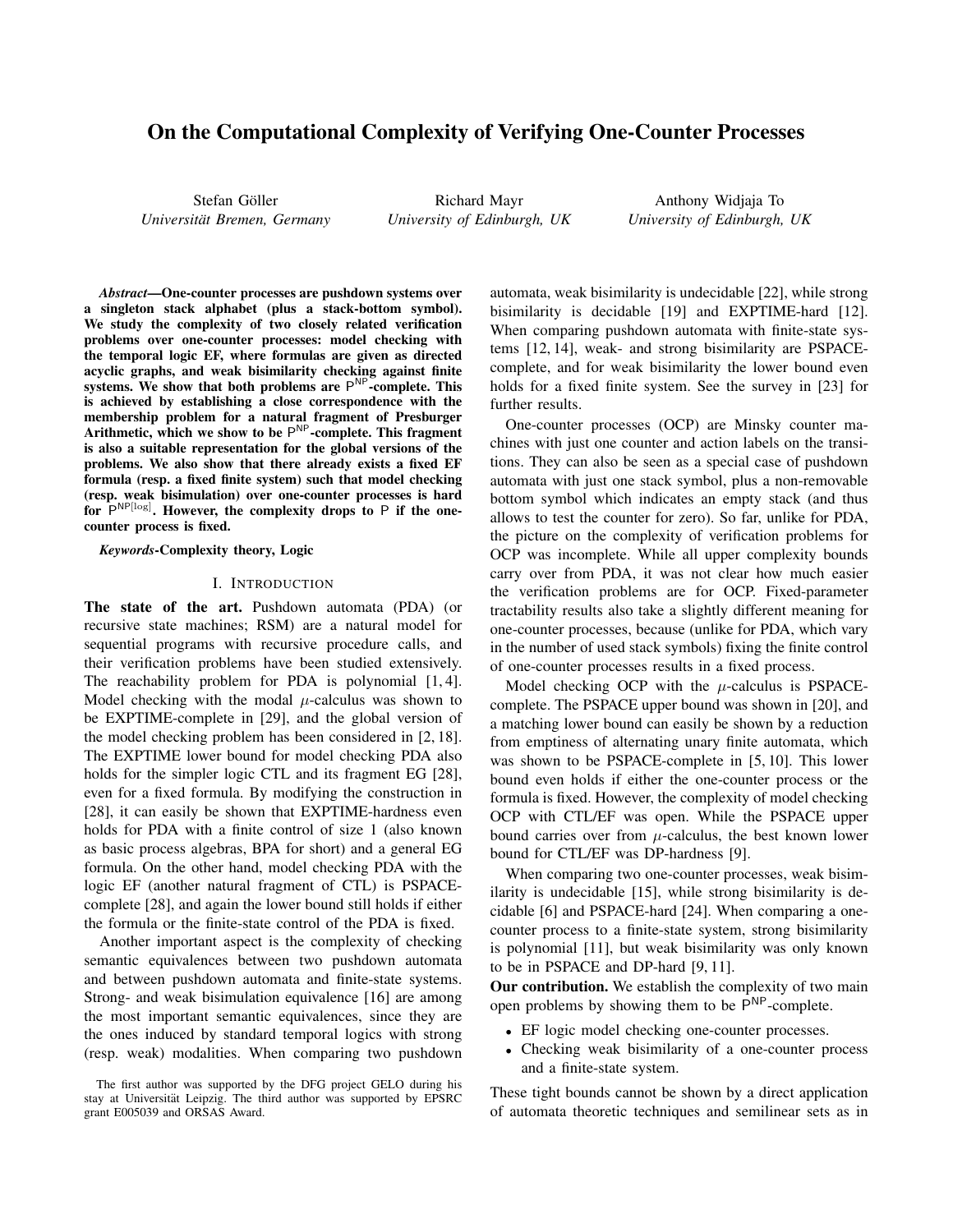| Logic                       | <b>PDA</b>     | <b>OCP</b>                        |
|-----------------------------|----------------|-----------------------------------|
| $\mu$ -calc.                | <b>EXPTIME</b> | <b>PSPACE</b>                     |
| $\mu$ -calc., fixed formula | <b>EXPTIME</b> | <b>PSPACE</b>                     |
| $\mu$ -calc., fixed ctrl.   | <b>EXPTIME</b> | <b>PSPACE</b>                     |
| EF                          | <b>PSPACE</b>  | P <sub>NP</sub><br>$(*)$          |
| EF, fixed formula           | <b>PSPACE</b>  | $\overline{P^{NP[log]}}$ hard (*) |
| EF, fixed ctrl.             | <b>PSPACE</b>  | in $P(*)$                         |

Figure 1. Model checking over PDA and OCP

the case of PDA; instead they require a careful analysis of a special fragment of Presburger Arithmetic (see below).

By default, we represent EF formulae as a dag (i.e., as a directed acyclic graph, not as a tree) which allows one to re-use common subformulae efficiently. (Note that the PSPACE upper bound for EF model checking PDA [28] can easily be extended to formulae in this dag representation.) We establish a close correspondence between the EF model checking problem for one-counter processes and the membership problem for a natural fragment of Presburger Arithmetic, which we show to be P<sup>NP</sup>-complete. We use quantifier-free Presburger Arithmetic over one variable with addition, subtraction, inequalities, tests of divisibility, and min/max operations. This fragment of Presburger Arithmetic is also shown to be a suitable global representation when one considers the global model checking problem. A matching P<sup>NP</sup> lower bound is shown by a reduction from DSAT for the case of EF formulae represented as a dag, while the best lower bound for tree-represented EF formulae is  $P^{NP[log]}$ . In fact, there already exists a fixed EF formula such that model checking one-counter processes is hard for  $P^{NP[log]}$ , i.e., the data-complexity is  $P^{NP[log]}$ -hard. However, unlike for most other model checking problems, the expression complexity (i.e., the complexity in the size of the formula) is polynomial. In particular, if the one-counter process is fixed, then the problem becomes solvable in P.

Checking weak bisimilarity of a one-counter process and a finite-state system is shown to be in P<sup>NP</sup> by a polynomialtime reduction to the EF model checking problem, using the polynomial-size characteristic EF formulae (in dag representation) introduced in [8] (for a more accessible presentation of characteristic formulae see [7]). A matching P<sup>NP</sup> lower bound is shown by a reduction from DSAT. Analogously to the model checking problem, there exists a fixed finite system such that weak bisimulation checking with onecounter processes is hard for  $P^{NP[log]}$ . However, if the onecounter process is fixed, checking weak bisimulation with finite-state systems becomes solvable in P.

Figure 1 summarizes the picture on the complexity of model checking for PDA and OCP, whereas Figure 2 summarizes the complexity of weak (≈) and strong ( $\sim$ ) bisimulation with finite systems for PDA and OCP. Our results are marked with (\*).

This paper is structured as follows. In Section II we

| <b>Bisimulation type</b>            | <b>PDA</b>    | <b>OCP</b>                        |
|-------------------------------------|---------------|-----------------------------------|
| $\approx$ finite system             | <b>PSPACE</b> | $P^{NP}$<br>$(*)$                 |
| $\approx$ fixed finite system       | <b>PSPACE</b> | $\overline{P^{NP[log]}}$ hard (*) |
| fixed ctrl. $\approx$ finite system | P             | in $P(*)$                         |
| $\sim$ finite system                | <b>PSPACE</b> | P                                 |
| $\sim$ fixed finite system          | in P          | in P                              |
| fixed ctrl. $\sim$ finite system    | D             | in P                              |

Figure 2. Bisimulation over PDA and OCP

formally define the considered problems and introduce some basic notation. In Section III we define our special fragment of Presburger Arithmetic and establish its fundamental properties. In Section IV we show how to efficiently transform one-counter processes into a suitable normal form, and in Section V we describe the construction of the Presburger formulas which solve the EF model checking problem in P NP. Lower bounds for model checking EF over OCP are shown in Section VI. In Section VII we study the problem of checking weak bisimilarity of a one-counter process and a finite-state system. The paper concludes with a brief section on future work.

#### II. PRELIMINARIES

**General notation:** By  $\mathbb{N} = \{0, 1, ...\}$  we denote the natural numbers. For  $i, j \in \mathbb{N}$  we define  $[i, j] = \{i, i+1, \dots, j\}$  and  $[j] = [1, j]$ . Extend the usual arithmetic operations on N to sets of numbers as follows. For each  $\odot \in \{+, -, \cdot\}$  and  $A, B \subseteq \mathbb{N}$ , we define  $A \odot B = \{a \odot b \mid a \in A, b \in B\}.$ For  $a \in \mathbb{N}$ , we shall also write  $a \odot B$  to mean  $\{a\} \odot B$ . An *arithmetic progression* is any set of numbers of the form  $a+b\mathbb{N}$  defined as  $a+b\cdot\mathbb{N}$  for some  $a, b \in \mathbb{N}$ . The number a (resp. b) is said to be the *offset* (resp. *period*) of  $a + bN$ . By log we denote the *logarithm to base* 2. A *dag* is a directed acyclic graph.

Computational complexity: We assume familiarity with the standard complexity classes P, NP, PSPACE, and with notions of completeness for a complexity class. In this paper, *reductions* are always polynomial-time many-to-one reductions. By  $P^{NP}$  (resp.  $P^{NP[log]}$ ) we denote the class of languages decidable by some deterministic polynomial-time Turing machine that can invoke some NP oracle (resp. at most logarithmically many times). Recall that

$$
\mathsf{NP} \cup \mathsf{coNP} \subseteq \mathsf{P}^{\mathsf{NP}[\log]} \subseteq \mathsf{P}^{\mathsf{NP}} \subseteq \mathsf{PSPACE}.
$$

Moreover recall that the second level of the polynomial hierarchy lies between P<sup>NP</sup> and PSPACE. For more details, we refer the reader to the textbook [17].

One-counter processes and transition systems: Fix some countable set Σ of *actions*. A *transition system* is a pair  $T = (S, \{\rightarrow_a \mid a \in \Sigma\})$ , where S is a set of *states* and  $\rightarrow_a \subseteq S \times S$  is a set of a-labeled *transitions* for each  $a \in \Sigma$ . We write  $s_1 \rightarrow_a s_2$  to abbreviate  $(s_1, s_2) \in \rightarrow_a$ . We write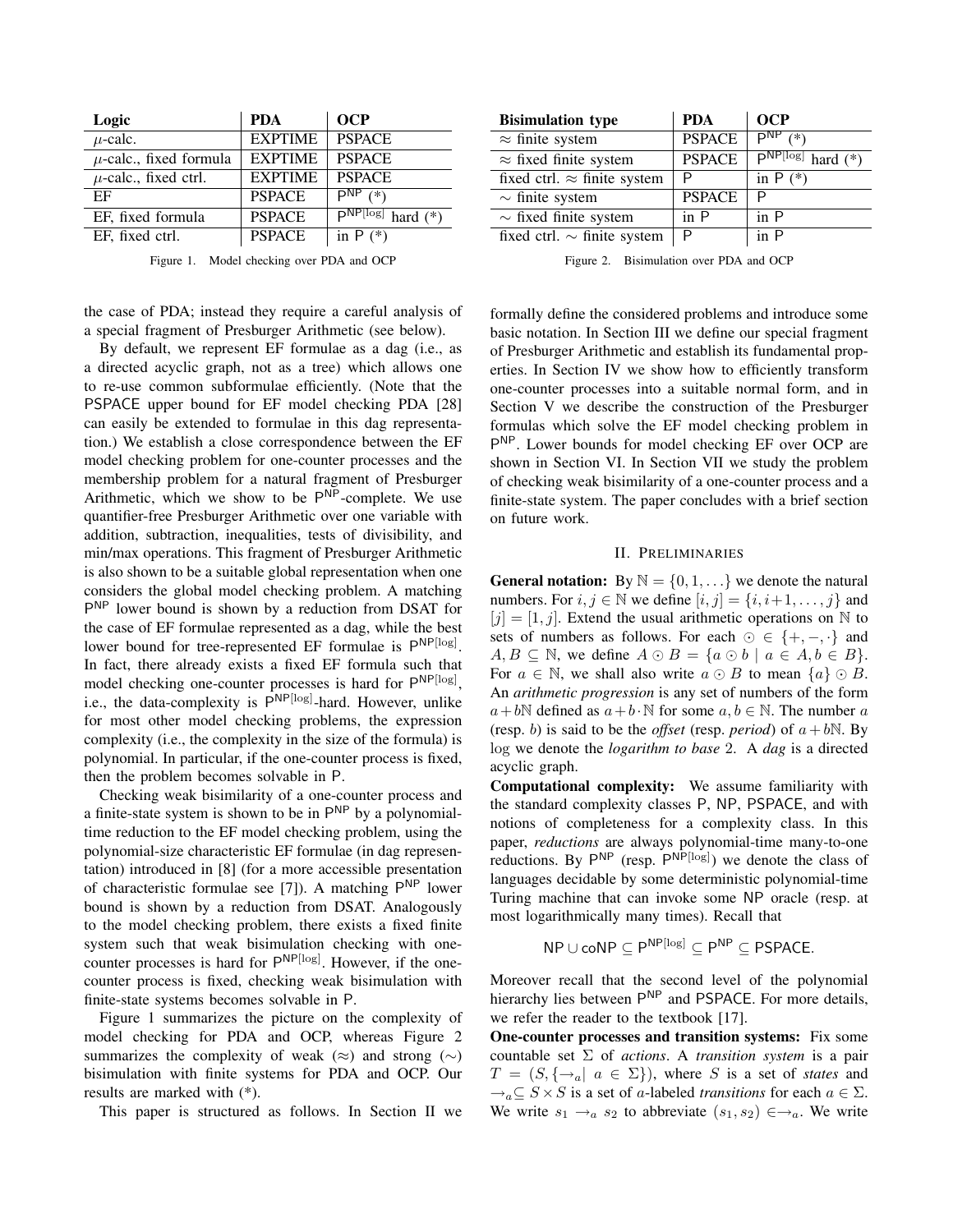$s_1 \rightarrow_T s_2$  whenever  $s_1 \rightarrow_a s_2$  for some  $a \in \Sigma$ . We define the *size* of T as  $|T| = |S| + \sum_{a \in \Sigma} |\rightarrow_a|$ .

A *one-counter process* is a tuple  $\mathcal{O} = (Q, \delta_0, \delta_{>0})$ , where Q is a finite set of *control locations*,  $\delta_0 \subseteq Q \times \Sigma \times Q \times \{0, 1\}$ is a finite set of *zero transitions*, and  $\delta_{>0} \subseteq Q \times \Sigma \times Q \times$ {−1, 0, 1} is a finite set of *positive transitions*. The *size* of a one-counter process is defined as  $|O| = |Q| + |\delta_0| + |\delta_{>0}|$ . A *one-counter net* is a one-counter process that additionally satisfies  $\delta_0 \subseteq \delta_{>0}$ .

A one-counter process  $\mathcal{O} = (Q, \delta_0, \delta_{>0})$  defines a transition system  $T(\mathcal{O}) = (Q \times \mathbb{N}, \{\rightarrow_a | a \in \Sigma\})$ , where  $(q, n) \rightarrow_a$  $(q', n+k)$  if and only if either  $n=0$  and  $(q, a, q', k) \in \delta_0$ , or  $n > 0$  and  $(q, a, q', k) \in \delta_{> 0}$ . If  $(q_1, n_1) \to_a (q_2, n_2)$  for some  $a \in \Sigma$ , we also write  $(q_1, n_1) \rightarrow_{\mathcal{O}} (q_2, n_2)$ .

EF logic and weak bisimulation: An *EF dag-formula* is a finite sequence of definitions  $\varphi = (\varphi_i)_{i \in [l]}$  for some  $l \in \mathbb{N}$ , where for each  $i \in [l]$  the *definition*  $\varphi_i$  is exactly one of the following, either:  $\varphi_i = \text{true}, \varphi_i = \neg \varphi_j$  for some  $j \in [i-1], \varphi_i = \varphi_j \wedge \varphi_k$  for some  $j, k \in [i-1],$  $\varphi_i = \langle a \rangle \varphi_i$  for some  $a \in \Sigma$  and some  $j \in [i - 1]$ , or  $\varphi_i = \text{EF}\varphi_j$  for some  $j \in [i-1]$ . For each  $i \in [l]$ , we define the *size*  $|\varphi_i| = 1$  if  $\varphi_i = \text{true}$  and  $|\varphi_i| = \lceil \log i \rceil$ otherwise. The *size* of  $\varphi$  is defined as  $|\varphi| = \sum_{i=1}^{l} |\varphi_i|$ . Define the partial order  $\prec_{\varphi} \subseteq [l] \times [l]$  as  $(j, i) \in \prec_{\varphi}$  if and only if  $\varphi_j$  appears in the definition of  $\varphi_i$ . If  $j \prec_{\varphi}^{\dagger} i$ , we say that  $\varphi_j$  is a *subformula* of  $\varphi_i$ . Note that i is minimal with respect to  $\prec_{\varphi}^+$  whenever  $\varphi_i = \text{true}$ . Observe that  $([l], \prec_{\varphi})$ is a dag. We call  $\varphi$  an *EF tree-formula* if moreover  $( [l], \prec_{\varphi} )$ is a directed tree. Next, we define the semantics. For this, let  $T = (S, \{\rightarrow_a \mid a \in \Sigma\})$  be a transition system. Let us define  $[\![\varphi_i]\!]_T \subseteq S$  for each  $i \in [l]$  by induction on  $\prec_{\varphi}^+$  as follows:  $[\![\text{true}]\!]_T = S$ ,  $[\![\neg \varphi_j]\!]_T = S \setminus [\![\varphi_j]\!]_T$ ,  $[\![\varphi_j \wedge \varphi_k]\!]_T =$  $[\![\varphi_j]\!]_T \cap [\![\varphi_k]\!]_T, [\![\langle a \rangle \varphi_j]\!]_T = \{s \in T \mid \exists t \in [\![\varphi_j]\!]_T : s \rightarrow_a t\},\$ and  $[\![ \text{EF}\varphi_j ]\!]_T = \{ s \in S \mid \exists t \in [\![ \varphi_j ]\!]_T : s \rightarrow^*_T t \}.$  We define  $[\![\varphi]\!]_T = [\![\varphi_l]\!]_T$ . We also write  $(T, s) \models \varphi_i$  whenever  $s \in [\![\varphi_i]\!]_T$ . We deal with the model checking problem for EF over one-counter processes defined as follows.

### MODEL CHECKING

**Instance:** A one-counter process  $\mathcal{O}$ , a state  $(q, n)$  of  $T(\mathcal{O})$ with  $n$  given in binary, and an EF dag/treeformula  $\varphi$ . Question:  $(T(\mathcal{O}), (q, n)) \models \varphi$ ?

We also consider *global model checking* in this paper, which asks to compute a function mapping each control location q of  $O$  to a representation of all  $n \in \mathbb{N}$  such that  $(T(\mathcal{O}), (q, n)) \models \varphi.$ 

We recall the definition of weak bisimulation [7]. Let  $T =$  $(S, \{\rightarrow_a \mid a \in \Sigma\})$  be a transition system and assume some distinguished internal symbol τ ∈ Σ. Define the *extended transition relation*  $\Rightarrow_a \subseteq S \times S$  for each  $a \in \Sigma$  as  $s \Rightarrow_a$ t if and only if either  $a \neq \tau$  and there exist  $s', t' \in S$ such that  $s \to_{\tau}^* s' \to_a t' \to_{\tau}^* t$ , or  $a = \tau$  and  $s \to_{\tau}^* t$ . Given two transition systems  $T = (S, \{\rightarrow_a | a \in \Sigma\})$  and

 $T' = (S', \{\rightarrow_a' \mid a \in \Sigma\})$ , a relation  $R \subseteq S \times S'$  is a *wbisimulation* if it is nonempty, and whenever  $(s, s') \in R$ , then for every  $a \in \Sigma$  the following two conditions hold (i) if  $s \to a$  t for some  $t \in S$ , then  $s' \Rightarrow'_a t'$  for some  $t' \in S'$  such that  $(t, t') \in R$ , and (ii) if  $s' \rightarrow_a' t'$  for some  $t' \in S'$ , then  $s \Rightarrow_a t$  for some  $t \in S$  such that  $(t, t') \in R$ . For every  $s \in S$  and every  $s' \in S'$ , we say that s and  $s'$  are *w-bisimilar*, written  $s \approx s'$ , whenever there exists a w-bisimulation  $R \subseteq S \times S'$  such that  $(s, s') \in R$ . We now define *w-bisimilarity checking* of one-counter processes against finite systems as follows.

W-BISIMILARITY CHECKING

**Instance:** A one-counter process  $\mathcal{O}$ , a state  $(q, n)$  of  $T(\mathcal{O})$ with  $n$  given in binary, a finite system  $T$ , and a state t of T.

**Question:**  $(q, n) \approx t$ ?

#### III. A SUITABLE QUANTIFIER-FREE LOGIC

In this section we introduce a suitable representation of natural numbers in terms of a logic that we call MMA for *Min-Max Arithmetic*. In fact, the sets definable in MMA equal the sets definable in Presburger Arithmetic with one free variable or equivalently the one-dimensional semilinear sets. MMA can be seen as a syntactic variant of Presburger Arithmetic that is tailored towards having a fairly low complexity (P<sup>NP</sup>) of the membership problem. Moreover, MMA is a suitable formalism for representing solutions of global EF model checking and global w-bisimilarity checking against finite state systems over one-counter processes.

Formally, an MMA *dag-formula* is a sequence of definitions  $\alpha = (\alpha_i)_{i \in [l]}$  for some  $l \geq 1$ , where for each  $i \in [l]$ the *definition*  $\alpha_i$  is precisely one of the following, where *j*,  $k \in [i-1]$  and where ~∈ { $\leq, \geq$ }:

- $(1) \equiv m \mod n$ , where  $n > 0$  and  $m \in \mathbb{Z}/n\mathbb{Z}$ ,
- (2)  $\sim$  *n*, where  $n \in \mathbb{N}$ ,
- $(3) \neg \alpha_i$
- (4)  $\alpha_j \wedge \alpha_k$ ,
- $(5) \sim \min \alpha_i$
- (6)  $n \sim \min \alpha_i$ , where  $n \in \mathbb{N}$ ,
- (7)  $\sim$  max( $\alpha$ <sub>i</sub>, *n*), where  $n \in \mathbb{N}$ , or
- (8)  $m \sim \max(\alpha_i, n)$ , where  $m, n \in \mathbb{N}$ .

We call  $\alpha_i$  *atomic* in case it is of type (1) or (2). We will introduce usual abbreviations  $\langle , \rangle$ , and  $=$  as expected. We formally put  $\min \emptyset = \infty$ ,  $\max \emptyset = -1$ . Moreover we put  $k \leq \infty$  and  $k \geq \infty$ ,  $k \leq -1$ , and  $k \geq -1$  for each  $k \in \mathbb{N}$ . Define the binary relation  $\prec_{\alpha} \subseteq [l] \times [l]$  as  $j \prec_{\alpha} i$  if and only if  $\alpha_j$  occurs in the definition of  $\alpha_i$  for each  $i, j \in [l]$ . Note that  $([l], \prec_{\alpha})$  is a dag and hence  $([l], \prec_{\alpha}^+)$  is a strict partial order. Recall that *i* is minimal with respect to  $\prec_{\alpha}^+$  if and only if  $\alpha_i$  is atomic. We say  $\alpha$  is a MMA *tree-formula* if  $([l], \prec_{\alpha})$ is a directed tree. Let us now define the semantics of MMA dag-formulas. For each  $\alpha_i$  we define the set  $[\![\alpha_i]\!] \subseteq \mathbb{N}$  by induction on i w.r.t.  $\prec_{\alpha}^+$  as follows: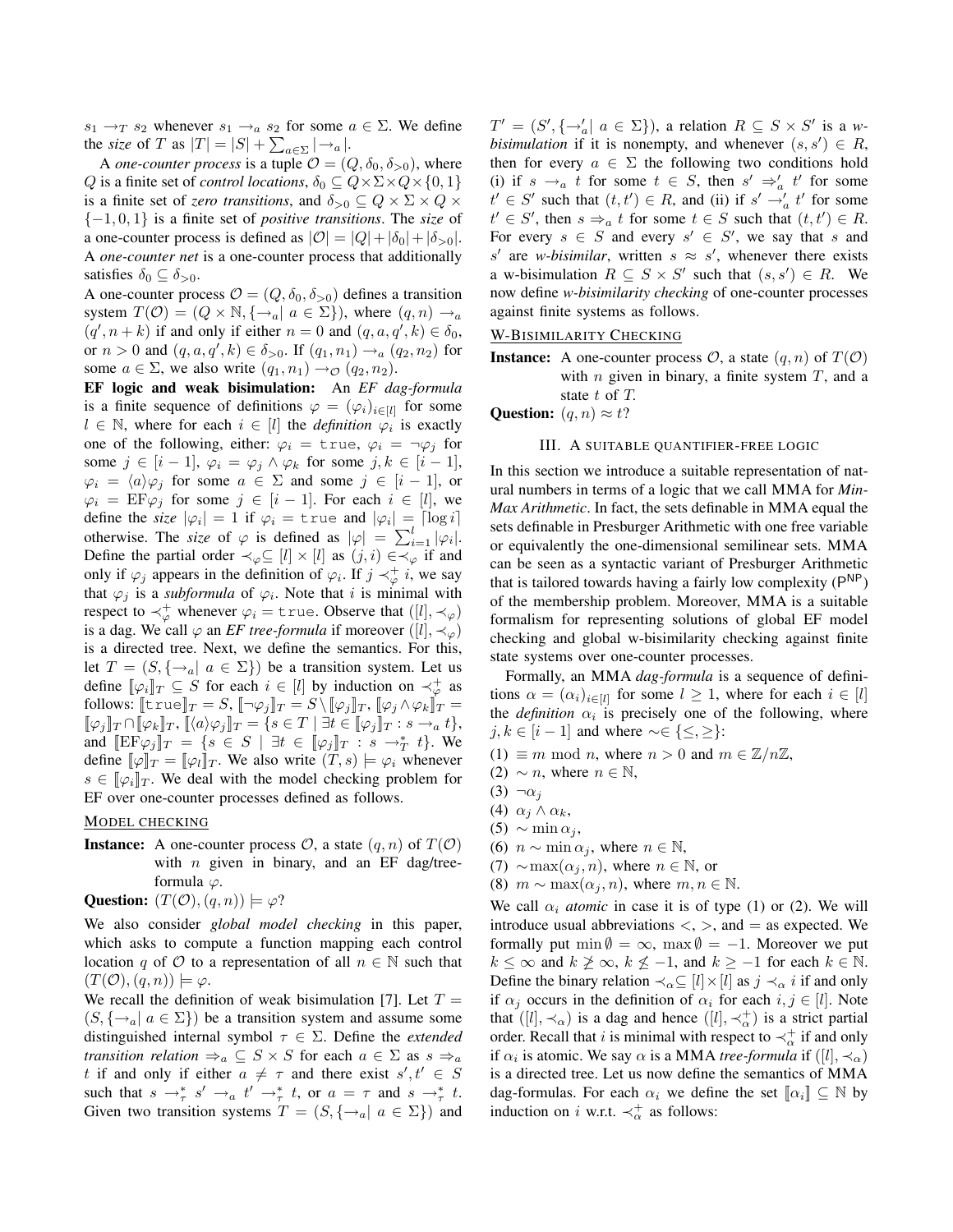(1)  $[\equiv m \mod n] = \{k \in \mathbb{N} \mid k \equiv m \mod n\},\$ (2)  $[\![ \sim n ]\!] = \{k \in \mathbb{N} \mid k \sim n \},\$ (3)  $[\neg \alpha_j] = \mathbb{N} \setminus [\![\alpha_j]\!],$ (4)  $\llbracket \alpha_j \wedge \alpha_k \rrbracket = \llbracket \alpha_j \rrbracket \cap \llbracket \alpha_k \rrbracket,$ (5)  $\[\![\sim \min \alpha_j]\!] = \{\vec{k} \in \mathbb{N} \mid \vec{k} \sim \min[\![\alpha_j]\!]\},\]$ (6)  $\llbracket n \sim \min \alpha_j \rrbracket = \begin{cases} \mathbb{N} & \text{if } n \sim \min[\![\alpha_j]\!] \\ \alpha & \text{if } n \sim \min[\![\alpha_j]\!] \end{cases}$  $\emptyset$  otherwise, (7)  $\llbracket \sim \max(\alpha_j, n) \rrbracket = \{ k \in \mathbb{N} \mid k \sim \max([\alpha_j] \cap [0, n]) \},$ (8)

$$
[\![m \sim \max(\alpha_j, n)]\!] = \begin{cases} \mathbb{N} & \text{if } m \sim \max([\![\alpha_j]\!] \cap [0, n]) \\ \emptyset & \text{otherwise.} \end{cases}
$$

Observe that MMA can be seen as a fragment of Presburger Arithmetic. We define  $[\![\alpha]\!] = [\![\alpha_l]\!]$ . We call  $\alpha$  valid if  $\llbracket \alpha \rrbracket = \mathbb{N}$ , for example  $\geq 0$  is valid. Define the *size*  $|\alpha_i|$ by case distinction as follows:  $|\equiv m \bmod n| = |\sim n|$  $\lceil \log n \rceil, \ \lceil -\alpha_j \rceil = \lceil \log j \rceil, \ \lceil \alpha_j \wedge \alpha_k \rceil = \lceil \log j \rceil + \lceil \log k \rceil,$  $|\sim \min \alpha_j| = \lceil \log j \rceil, |n \sim \min \alpha_j| = \lceil \log n \rceil + \lceil \log j \rceil,$  $|\sim \max(\alpha_j, n)| = \lfloor \log j \rfloor + \lceil \log n \rceil$ , and finally  $|m \sim$  $\max(\alpha_j, n)$  =  $\lceil \log m \rceil + \lceil \log j \rceil + \lceil \log n \rceil$ . Define the *size* of  $\alpha$  as  $|\alpha| = \sum_{i \in [l]} |\alpha_i|$ . For better readability, we will allow more complex definitions such as e.g.  $\alpha_i = \neg \alpha_j \wedge (x \equiv 3)$ mod 5).

Syntactic sugar - Extended MMA : In order to ease our reduction from model checking OCP to evaluating MMA formulas, we introduce *extended* MMA *formulas*. Extended MMA formulas allow definitions of the kind  $\alpha_i = \alpha_j - 1$ and  $\alpha_i = \alpha_j + 1$ . For  $\odot \in \{+, -\}$ , the semantics is defined as  $\lbrack \alpha_i \odot 1 \rbrack = \lbrack \alpha_i \rbrack \odot 1$ . Observe that, in general, the two operators cannot be interchanged, i.e. we generally do *not* have  $[(\alpha - 1) + 1] = [(\alpha + 1) - 1]$ . But observe that  $[\alpha] =$  $[(\alpha + 1) - 1]$ . Define the *size* of  $|\alpha_i + 1| = |\alpha_i - 1|$  $\lceil \log j \rceil + 1$ . For each natural k define  $\alpha_j \odot k$  to be the abbreviation for

$$
\underbrace{(\cdots(\alpha_j \underbrace{\odot 1)\cdots})\odot 1}_{k \text{ many times}}
$$

for each  $\odot \in \{-, +\}.$ 

Let  $\alpha = (\alpha_i)_{i \in [l]}$  be an extended MMA dag-formula. Define  $\nu_i$  to be maximal number n such that  $\alpha_j$  is  $\sim n$ or  $\sim \max(\alpha_j, n)$  for some  $j \in [i]$ . Define  $L_i$  to be the least common multiple of all  $n > 0$  such that the definition of  $\alpha_j$ is  $\equiv$  *m* mod *n* for some  $j \in [i-1]$  and some  $m \in \mathbb{Z}/n\mathbb{Z}$ , and 1 if no such formula exists. Observe that  $i < j$  implies  $L_i|L_j$  and moreover  $L_i \in \exp(|\alpha|)$ , thus polynomially (in  $|\alpha|$ ) many bits suffice to represent each  $L_i$ . For extended MMA, we now state a simple but important periodicity lemma.

Lemma 1 (Periodicity Lemma for extended MMA) *Let*  $i \in [l]$  and assume  $n_1, n_2 > i \cdot L_i + \nu_i$ . Then the following *implication holds:*

$$
n_1 \equiv n_2 \mod L_i \quad \Rightarrow \quad (n_1 \in [\![\alpha_i]\!] \Leftrightarrow n_2 \in [\![\alpha_i]\!])
$$

*Proof:* We prove the lemma by induction on  $\prec_{\alpha}^+$ .

For the induction base, assume  $i$  is minimal with respect to  $\prec_{\alpha}^+$ , i.e.  $\alpha_i$  is atomic.

*Case*  $\alpha_i$  is  $\equiv$  *m* mod *n* for some  $n > 0$  and some  $m \in \mathbb{Z}/n\mathbb{Z}$ . Observe that the implication holds since  $L_i$ is a multiple of  $n$  by definition.

*Case*  $\alpha_i$  is  $\sim n$ , where  $\sim \in \{\leq, \geq\}$  and where  $n \in \mathbb{N}$ . By definition we have  $\nu_i \geq n$ . The implication clearly holds since natural numbers exceeding  $n$  are either all contained in  $[\![\alpha_i]\!]$  or are all not contained in  $[\![\alpha_i]\!]$ .

For the induction step, assume that  $i$  is not minimal with respect to  $\prec_{\alpha}^+$ . For this, we make a case distinction according to  $\alpha_i$ .

*Case*  $\alpha_i = \neg \alpha_j$  for some  $j \in [i-1]$ . The required implication holds trivially due to induction hypothesis and the fact that  $j \cdot L_j + \nu_j \leq i \cdot L_i + \nu_i$  and  $L_i = L_j$ .

*Case*  $\alpha_i = \alpha_j \wedge \alpha_k$  for some  $j, k \in [i-1]$ . First, we have that both  $L_k$  and  $L_j$  divide  $L_i$ . Second, both  $j \cdot L_j + \nu_j$ and  $k \cdot L_k + \nu_k$  are at most  $i \cdot L_i + \nu_i$ . Now let  $n_1, n_2 >$  $i \cdot L_i + \nu_i$  and assume  $n_1 \equiv n_2 \mod L_i$ . Then we have  $n_1 \in \llbracket \alpha_i \rrbracket$  if and only if  $n_1 \in \llbracket \alpha_j \rrbracket$  and  $n_1 \in \llbracket \alpha_k \rrbracket$ . By induction hypothesis, the latter is equivalent to  $n_2 \in [\![\alpha_j]\!]$ and  $n_2 \in [\![\alpha_k]\!]$  which is in turn equivalent to  $n_2 \in [\![\alpha_i]\!]$ .

*Case*  $\alpha_i$  is ∼ min  $\alpha_j$  for some ~∈ {≤, ≥} and for some  $j \in [i-1]$ . We claim that the implication holds for i by distinguishing if  $\lbrack \alpha_i \rbrack$  is empty or not. In case  $\lbrack \alpha_i \rbrack = \emptyset$ , (recall  $\min \emptyset = \infty$ ), then  $[\![\alpha_i]\!]$  either equals  $\stackrel{\sim}{\mathbb{N}}$  or  $\emptyset$ , depending on ∼. The implication obviously holds in this case. In case  $\llbracket \alpha_j \rrbracket \neq \emptyset$ , then there exists some  $n \in \llbracket \alpha_j \rrbracket$  with  $n \leq j \cdot L_i + \nu_i + L_j$  by induction hypothesis. Observe that the latter is less than or equal to  $(i-1)\cdot L_i + \nu_i + L_i = i \cdot L_i + \nu_i$ . Again, depending on  $\sim$ , all naturals exceeding *n* (in particular naturals exceeding  $i \cdot L_i + \nu_i$ ) are either all in  $[\![\alpha_i]\!]$  or are all not in  $[\![\alpha_i]\!]$ . Thus, the implication holds.

*Case*  $\alpha_i = n \sim \min \alpha_j$  for some  $n \in \mathbb{N}$ , some  $\sim \in \{\leq, \geq\},$ and some  $j \in [i-1]$ . Since  $[\![\alpha_i]\!]$  either equals  $\mathbb N$  or  $\emptyset$ , the implication trivially holds.

*Case*  $\alpha_i$  is ~ max $(\alpha_j, n)$  for some ~∈ {≤, ≥}, some  $j \in [i-1]$ , and some  $n \in \mathbb{N}$ . First observe that  $n \leq \nu_i$ by definition. Second, all naturals exceeding  $n$  (in particular those exceeding  $\nu_i$ ) either all satisfy  $\alpha_i$  or all do not, depending on ∼. Thus, the implication holds.

*Case*  $\alpha_i$  is  $m \sim \max(\alpha_j, n)$  for some ~∈ {≤, ≥}, some  $j \in [i-1]$ , and some  $m, n \in \mathbb{N}$ . Since  $[\![\alpha_i]\!]$  either equals  $\mathbb N$ or  $\emptyset$ , the implication holds trivially.

*Case*  $\alpha_i = \alpha_j \odot 1$  for some  $j \in [i-1]$  and some  $\odot \in$  $\{+, -\}.$  The implication follows directly from  $j \cdot L_i + \nu_i + \nu_j$  $1 \leq (i-1) \cdot L_i + \nu_i + L_i = i \cdot L_i + \nu_i$  and induction hypothesis.

It turns out that extended MMA formulas are neither more expressive nor more succinct than MMA formulas.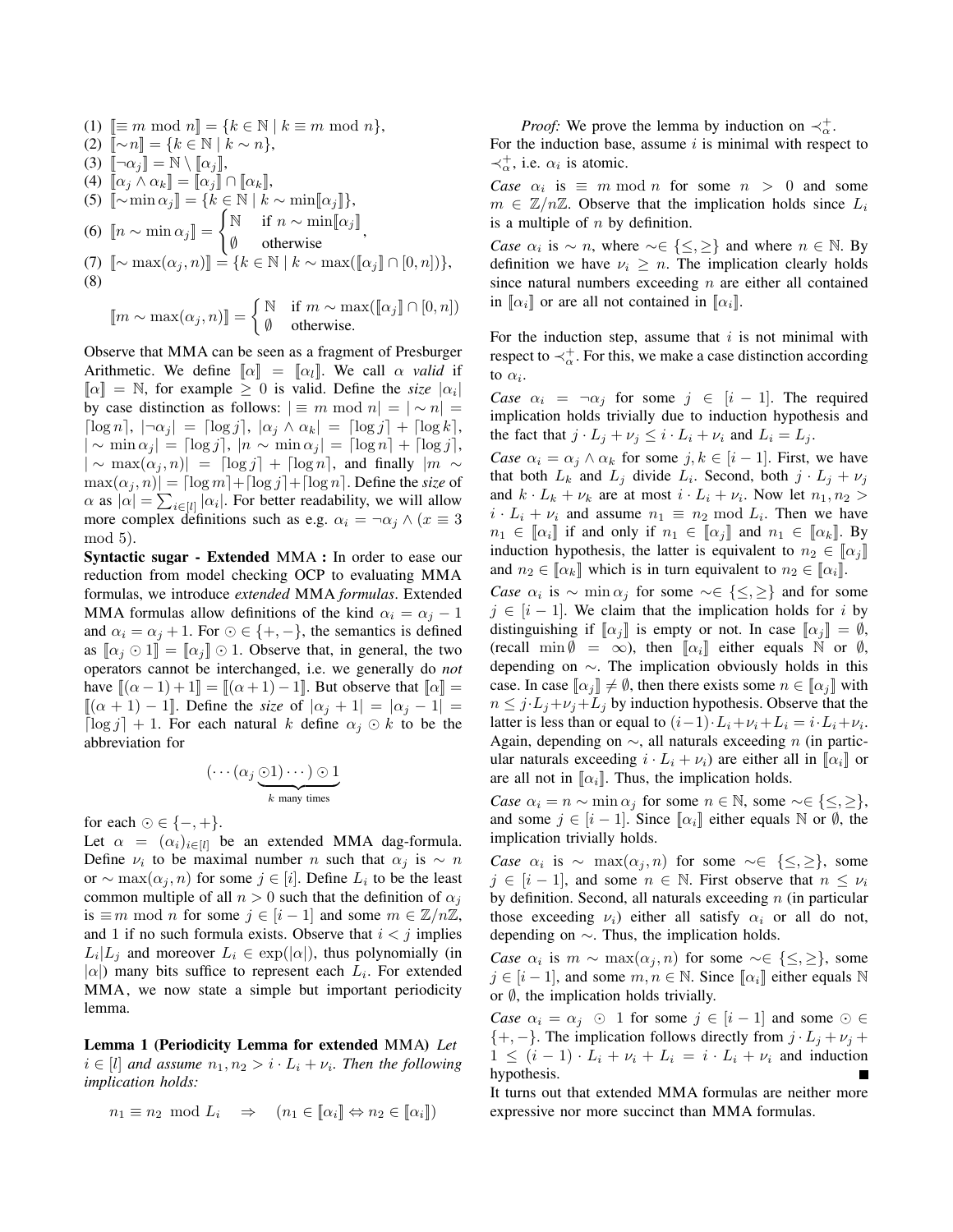Lemma 2 *The following problem is computable in polynomial time:*

*INPUT: An extended* MMA *dag-formula* α*. OUTPUT: A MMA dag-formula*  $\beta$  *such that*  $\llbracket \alpha \rrbracket = \llbracket \beta \rrbracket$ .

By a bottom-up computation and combining Lemma 1 and Lemma 2, we can deduce a  $P^{NP}$  upper bound for the membership problem for extended MMA.

# Proposition 3 *The following problem is in* P NP*:*

*INPUT:*  $n_0 \in \mathbb{N}$  *in binary and an extended* MMA *dagformula* α*.*

*QUESTION:*  $n_0 \in [\![\alpha]\!]$ ?

*Proof:* First, it is easy to see that if  $\alpha$  is an MMA dagformula with no occurrence of min and max then checking whether  $n_0 \in \llbracket \alpha \rrbracket$  can be done is polynomial time. We shall make use of this basic fact in the proof. In a first step, we apply Lemma 2 and compute in polynomial time an MMA dag-formula formula  $\beta$  such that  $\|\beta\| = \|\alpha\|$ . Assume  $\beta = (\beta_i)_{i \in [l]}$ . In a second step, we eliminate min and max operators that occur in  $\beta$  inductively on  $\prec_{\beta}^+$ .

For this, let  $i \in [l]$  be minimal with respect to  $\prec_{\beta}^+$  such that the definition  $\beta_i$  contains either min or max. In case  $\beta_i$  is  $\sim$  min  $\beta_j$ , we know that for each  $n_1, n_2 > j \cdot L_j + \nu_j$ with  $n_1 \equiv n_2 \mod L_j$  we have  $n_1 \in [\![\beta_j]\!]$  if and only if  $n_2 \in [\![\beta_j]\!]$  by Lemma 1. This implies that  $\min[\![\beta_j]\!] \in$  $[0,(j + 1) \cdot L_j + \nu_j] \cup {\infty}$ . Moreover, observe that  $(j +$  $1) \cdot L_i + \nu_i$  can represented using polynomially many bits in  $|\beta|$ . Furthermore, note that we can decide deterministically in polynomial time whether, for a given  $m$  given in binary, we have  $m \in [\![\beta_j]\!]$ , since neither the definition of  $\beta_j$  nor the definition of  $\beta_k$  contains min or max, for each  $k \prec_{\beta}^{\dagger} j$ . Via a binary search method, we can compute

$$
\mu = \min\{m \in [0, (j+1) \cdot L_j + \nu_j] \mid m \in [\![\beta_j]\!]\}
$$

by some deterministic polynomially time bounded Turing machine that has access to an NP oracle. After that, we "symbolically" modify  $\beta$  by replacing  $\beta_i$ 's previous definition  $\sim$  min  $\beta_i$  by  $\sim \mu$ .

The cases when  $\beta_i = n \sim \min \beta_j$ ,  $\beta_i = \sim \max(\beta_j, n)$ , or  $\beta_i = m \sim \max(\beta_i, n)$  can be dealt with analogously.

We repeat this replacement process until  $\beta$  does not contain any min or max operator. Finally, we check if  $n_0 \in [\![\beta]\!]$  in polynomial time.

Observe that we can think of extended MMA to be MMA enhanced with the usage of "offsets" of the kind  $\alpha_i \pm k$ , where k is a natural that is given in *unary*. The question arises, why one does not extend MMA more generally, by allowing offsets to be given in *binary*. However, this yields a logic with a PSPACE-complete membership problem.

Proposition 4 *The following problem is* PSPACE*-complete: INPUT: An extended* MMA *dag-formula* α*, where offsets are given in binary.*

*QUESTION:*  $0 \in [\![\alpha]\!]$ ?

IV. SATURATING ONE-COUNTER PROCESSES AND COMPUTING SMALL ARITHMETIC PROGRESSIONS

For the rest of this section, let us fix some one-counter process  $\mathcal{O} = (Q, \delta_0, \delta_{>0})$ . For technical reasons, we add a new transition label  $\lambda \in \Sigma$  that does not previously occur in  $\delta_0 \cup \delta_{>0}$  and which we fix for the rest of this section. Our goal is to "saturate"  $\mathcal O$  with  $\lambda$ -labeled transitions so that we only have to consider *normalized paths*, i.e. paths, where the sequence of counter values of the involved states are first non-increasing and then non-decreasing. Let  $\mathcal{O}'$  denote the resulting OCP *after saturation*. Our saturation construction has the following motivation: (1) We can compute in polynomial time all information needed for representing normalized paths in  $T(\mathcal{O}')$  in terms of few small arithmetic progressions. (2) For every EF dag-formula  $\varphi$  in which  $\lambda$ does not occur we have  $(T(\mathcal{O}), s) \models \varphi$  if and only if  $(T(\mathcal{O}'), s) \models \varphi$  for every state  $s \in Q \times \mathbb{N}$ .

A *path* in  $T(\mathcal{O})$  is a non-empty finite sequence of states  $\pi = (q_1, n_1) \rightarrow \infty (q_2, n_2) \cdots \rightarrow \infty (q_k, n_k)$ . We call  $\pi$ *mountain*, if  $n_1 = n_k$  and  $n_i \geq n_1$  for each  $i \in [k]$ . We call  $\pi$  *zero*, if  $n_i = 0$  for some  $i \in [k]$ , otherwise we call  $\pi$  *positive*. Let  $(q_1, n_1), (q_2, n_2) \in Q \times \mathbb{N}$  be states. Then, we write  $(q_1, n_1) \downarrow \circ (q_2, n_2)$  (resp.  $(q_1, n_1) \uparrow \circ (q_2, n_2)$ ) whenever  $(q_1, n_1) \rightarrow o \ (q_2, n_2)$  and  $n_2 \leq n_1$  (resp. and  $n_2 \geq n_1$ ). We now present a saturation construction that allows us to shortcut mountain paths by adding  $\lambda$ -transitions.

Choosing control locations  $q, q' \in Q$  and  $\delta \in {\delta_0, \delta_{>0}}$ , we now present rules (R1) to (R4) that can be applied only if  $(q, \lambda, q', 0) \notin \delta$ . In this case, we can add the transition  $(q, \lambda, q', 0)$  to  $\delta$  if at least one of the following conditions holds:

- (R1)  $(q, a, q', 0) \in \delta$  for some  $a \in \Sigma$ .
- (R2)  $(q, a_1, q_1, +1) \in \delta$  and  $(q_1, a_2, q', -1) \in \delta_{>0}$  for some  $q_1 \in Q$  and some  $a_1, a_2 \in \Sigma$ .
- (R3)  $(q, a_1, q_1, +1) \in \delta$ ,  $(q_1, \lambda, q_2, 0) \in \delta_{>0}$ , and  $(q_2, a_2, q', -1) \in \delta_{>0}$  for some  $q_1, q_2 \in Q$  and some  $a_1, a_2 \in \Sigma.$

(R4)  $(q, \lambda, q_1, 0) \in \delta$  and  $(q_1, \lambda, q', 0) \in \delta$  for some  $q_1 \in Q$ .

Formally, let  $\mathcal{O}' = (Q, \delta'_0, \delta'_{>0})$  denote the unique onecounter process that we obtain from  $\mathcal O$  by applying rules  $(R1)$ – $(R4)$  until it is no longer possible.

**Lemma 5** *Let*  $s, t \in Q \times \mathbb{N}$  *be states. Then, the following three statements are equivalent:*

- $(1)$  s →  $*$ <sub>○</sub> t.
- $(2)$  *s* →  $*_{\mathcal{O}}^*$ *t.*
- (3) There exists some state  $u \in Q \times \mathbb{N}$  such that  $s \downarrow_{\mathcal{O}}^* u$ and  $u \uparrow_{\mathcal{O}'}^* t$ .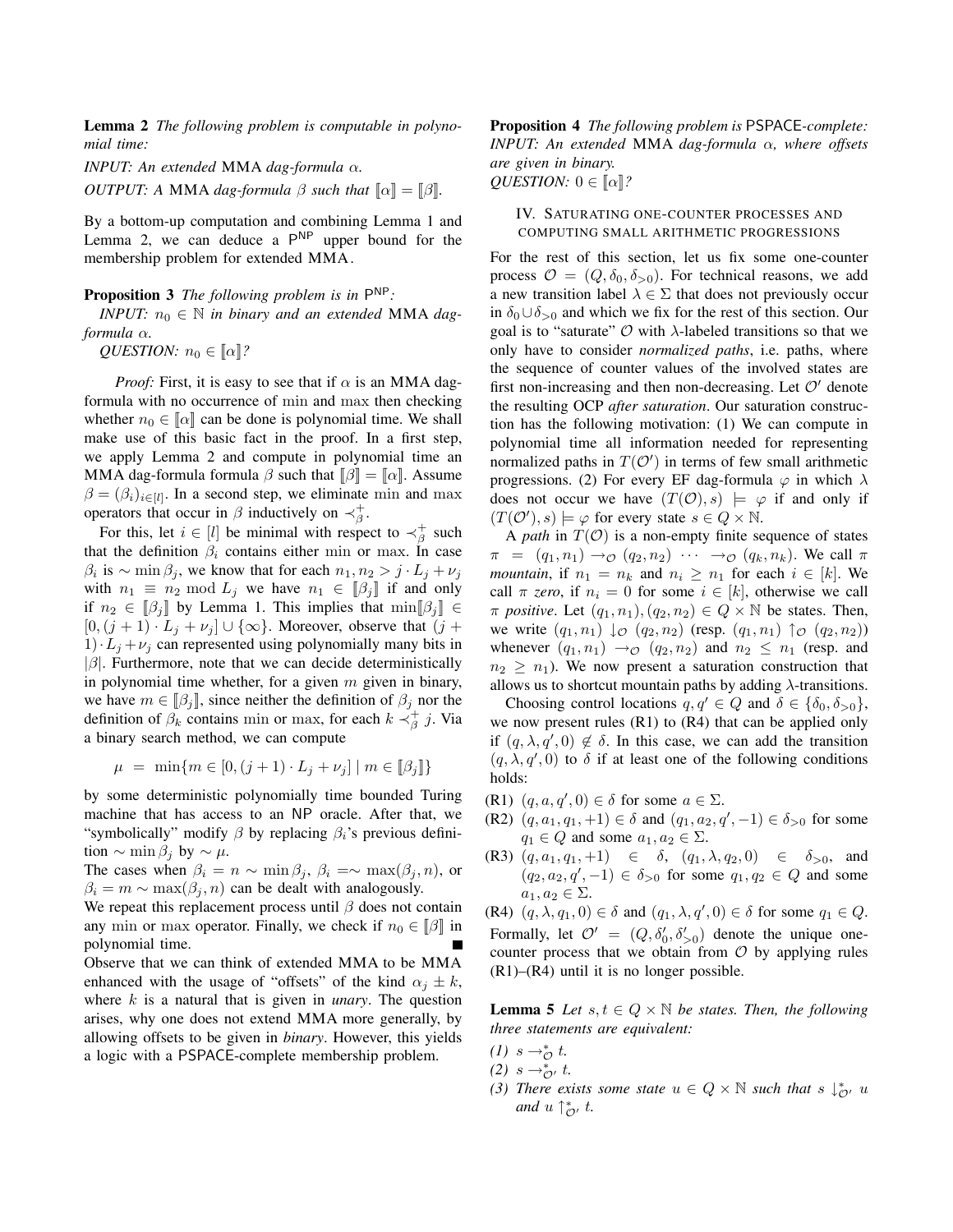Observe that if  $(q_1, n_1) \uparrow_{\mathcal{O}'}^* (q_2, n_2)$  and  $n_1 > 0$ , then also  $(q_1, n_1 + i)$   $\uparrow_{\mathcal{O}}^*$   $(q_2, n_2 + i)$  for each  $i \in \mathbb{N}$ . Similarly, if  $(q_1, n_1) \downarrow^*_{\mathcal{O}'} (q_2, n_2)$  and  $n_2 > 0$ , then also  $(q_1, n_1 + i) \downarrow^*_{\mathcal{O}'}$  $(q_2, n_2 + i)$  for each  $i \in \mathbb{N}$ . This motivates us to define, for each  $q_1, q_2 \in Q$ , the following set of differences of counter values of monotone positive paths:

$$
\Delta_{\uparrow}^{>0}(q_1, q_2) = \{ d \in \mathbb{N} \mid (q_1, 1) \uparrow_{\mathcal{O}'}^* (q_2, d+1) \}
$$
  

$$
\Delta_{\downarrow}^{>0}(q_1, q_2) = \{ d \in \mathbb{N} \mid (q_1, d+1) \downarrow_{\mathcal{O}'}^* (q_2, 1) \}
$$

Analogously, we collect the set of differences of counter values of monotone zero paths:

$$
\Delta_{\uparrow}^{=0}(q_1, q_2) = \{ d \in \mathbb{N} \mid (q_1, 0) \uparrow_{\mathcal{O}'}^* (q_2, d) \}
$$
  

$$
\Delta_{\downarrow}^{=0}(q_1, q_2) = \{ d \in \mathbb{N} \mid (q_1, d) \downarrow_{\mathcal{O}'}^* (q_2, 0) \}
$$

A theorem due to Chrobak [3] and Martinez [13] states that from a nondeterministic finite automaton over a unary alphabet one can compute in polynomial time an at most quadratically larger equivalent one that is in a certain normal form (Chrobak normal form). However, both papers contain a subtle flaw that was recently fixed in [25]. The following lemma will use this result.

**Lemma 6** *Each of the sets*  $\Delta_{\uparrow}^{>0}(q_1, q_2)$ ,  $\Delta_{\downarrow}^{>0}(q_1, q_2)$ ,  $\Delta_{\uparrow}^{=0}(q_1,q_2)$ ,  $\Delta_{\downarrow}^{=0}(q_1,q_2)$  *is equivalent to a union of* O(|Q| 2 ) *arithmetic progressions with offsets bounded by*  $O(|Q|^2)$  and periods bounded by  $O(|Q|)$  that are moreover *computable in polynomial time.*

Let  $q_1, q_2 \in Q$  be control locations. Note that if  $(q_1, n) \downarrow^*_{Q'}$  $(q_3, 1)$   $\uparrow_{\mathcal{O}}^*$   $(q_2, n)$  for some  $q_3 \in Q$ , then also  $(q_1, n+i) \downarrow_{\mathcal{O}}^*$  $(q_3, 1+i)$   $\uparrow_{\mathcal{O}}^*$   $(q_2, n+i)$ . Therefore, we define  $\nabla(q_1, q_2) \in$  $\mathbb{N} \cup \{\infty\}$  to be

$$
\min\{n>0\mid \exists q_3\in Q:(q_1,n)\downarrow^*_{\mathcal{O}'}(q_3,1)\uparrow^*_{\mathcal{O}'}(q_2,n)\}.
$$

Observe that  $\nabla(q,q) = 1$  for every  $q \in Q$ .

**Lemma 7** *Either*  $\nabla(q_1, q_2) = \infty$  *or*  $\nabla \in O(|Q|^2)$ *. Moreover*  $\nabla(q_1, q_2)$  *can be computed in polynomial time.* 

The next lemma characterizes zero paths.

**Lemma 8** *There is a zero path from*  $(q, n)$  *to*  $(q', n')$  *in*  $T(\mathcal{O}')$  if and only if  $n \in \Delta_{\downarrow}^{=0}(q, q'')$  and  $n' \in \Delta_{\uparrow}^{=0}(q'', q')$ *for some*  $q'' \in Q$ *.* 

The next lemma characterizes positive paths.

**Lemma 9** Assume  $n \leq n'$ . Then there exists a positive path *in*  $T(\mathcal{O}')$  *from*  $(q, n)$  *to*  $(q', n')$  *if and only if*  $n \geq \nabla(q, q'')$ *and*  $n' - n \in \Delta^{\geq 0}_{\uparrow}(q'', q')$  *for some*  $q'' \in Q$ *.* 

Assume  $n \geq n'$ . Then there exists a positive path from  $(q, n)$ *to*  $(q', n')$  *in*  $T(\mathcal{O}')$  *if and only if*  $n' \geq \nabla(q'', q')$  *and*  $n - n' \in$  $\Delta_{\downarrow}^{>0}(q,q'')$  for some  $q'' \in Q$ .

#### V. A TRANSLATION TO MMA

For the rest of this section, let us fix a one-counter process  $\mathcal{O} = (Q, \delta_0, \delta_{>0})$  and an EF dag-formula  $\varphi = (\varphi_i)_{i \in [l]}$ . Assume that  $Q = \{q_1, \ldots, q_k\}$ . Due to technical simplicity, we will confuse each element  $(q_i, j) \in Q \times [l]$  with the corresponding natural number  $i + (j - 1) \cdot k \in [k \cdot l]$ . The goal is to present a polynomial time algorithm to compute an extended MMA formula  $\alpha = (\alpha_{(q,j)})_{(q,j) \in Q \times [l]}$  such that  $\llbracket \alpha_{(q,j)} \rrbracket = \{ n \in \mathbb{N} \mid (T(\mathcal{O}), (q,n)) \models \varphi_j \}$  for each  $(q, j) \in Q \times [l].$ 

First, we saturate  $\mathcal O$  in the sense of Section IV in polynomial time. Then, we apply Lemma 6 and compute in polynomial time the sets  $\Delta_{\downarrow}^{>0}(q,q'), \Delta_{\uparrow}^{>0}(q,q'), \Delta_{\downarrow}^{=0}(q,q')$ , and  $\Delta_{\uparrow}^{=0}(q,q')$ , which are each unions of  $O(|Q|^2)$  arithmetic progressions with offsets bounded by  $O(|Q|^2)$  and periods bounded by  $O(|Q|)$  for each  $q, q' \in Q$ . By applying Lemma 9 we compute in polynomial time  $\nabla(q,q') \in [n_{\nabla}] \cup \{\infty\}$ for each  $q, q' \in Q$ , where  $n_{\nabla} \in O(|Q|^2)$ .

Let us now present the computation of  $\alpha$  =  $(\alpha_{(q,j)})_{(q,j)\in Q\times[l]}$ . We will do this by induction on j with respect to  $\prec_{\varphi}^+$  and simultaneously for each  $q \in Q$ .

*Base.* Assume *j* is minimal with respect to  $\prec_{\varphi}^{\dagger}$ . Then  $\varphi_j = \text{true}$  and we put  $\alpha_{(q,j)} = (\geq 0)$  for each  $q \in Q$ .

*Step.*

Assume  $\varphi_j = \neg \varphi_{j'}$  for some  $j' \in [j-1]$ . Then we put  $\alpha_{(q,j)} = \neg \alpha_{(q,j')}$  for each  $q \in Q$ .

Assume  $\varphi_j = \varphi_{j_1} \wedge \varphi_{j_2}$  for some  $j_1, j_2 \in [j-1]$ . Then we put  $\alpha_{(q,j)} = \alpha_{(q,j_1)} \wedge \alpha_{(q,j_2)}$  for each  $q \in Q$ .

Assume  $\varphi_j = \langle a \rangle \varphi_{j'}$  for some  $a \in \Sigma$  and some  $j' \in [j-1]$ . By induction hypothesis, we have

$$
\alpha_{(q',j')} = \{ n \in \mathbb{N} \mid (q',n) \models \varphi_{j'} \}
$$

for each  $q' \in Q$ . By putting  $\hat{+} = -$  and  $\hat{-} = +$ , we define  $\alpha_{(q,j)}$  as the conjunction of

$$
(=0) \rightarrow \left(\bigvee_{\stackrel{q'\in Q:}{(q,a,q',1)\in\delta_0}}\alpha_{(q',j')} -1 \quad \vee \bigvee_{\stackrel{q'\in Q:}{(q,a,q',0)\in\delta_0}}\alpha_{(q',j')}
$$

and

$$
(>0)\rightarrow \left(\bigvee_{\substack{q'\in Q,\bigcirc\in\{-,+\}:\\(q,a,q',\bigcirc\,1)\in\delta_{>0}}}\alpha_{(q',j')}\widehat{\odot}1\quad\vee\bigvee_{\substack{q'\in Q:\\(q,a,q',\bigcirc\,2)\in\delta_{>0}}}\alpha_{(q',j')}\right).
$$

Finally, assume  $\varphi_j = \text{EF}\varphi_{j'}$  for some  $j' \in [j-1]$ . Let us first fix control locations  $q, q' \in Q$ . By induction hypothesis

$$
\llbracket \alpha_{(q',j')} \rrbracket = \{ n \in \mathbb{N} \mid (q',n) \models \varphi_{j'} \}.
$$

By Lemma 1 we know that for each  $n_1, n_2 \in \mathbb{N}$  which exceed a threshold  $t_{(q',j')}$  such that  $n_1 \equiv n_2 \mod L_{(q',j')}$  we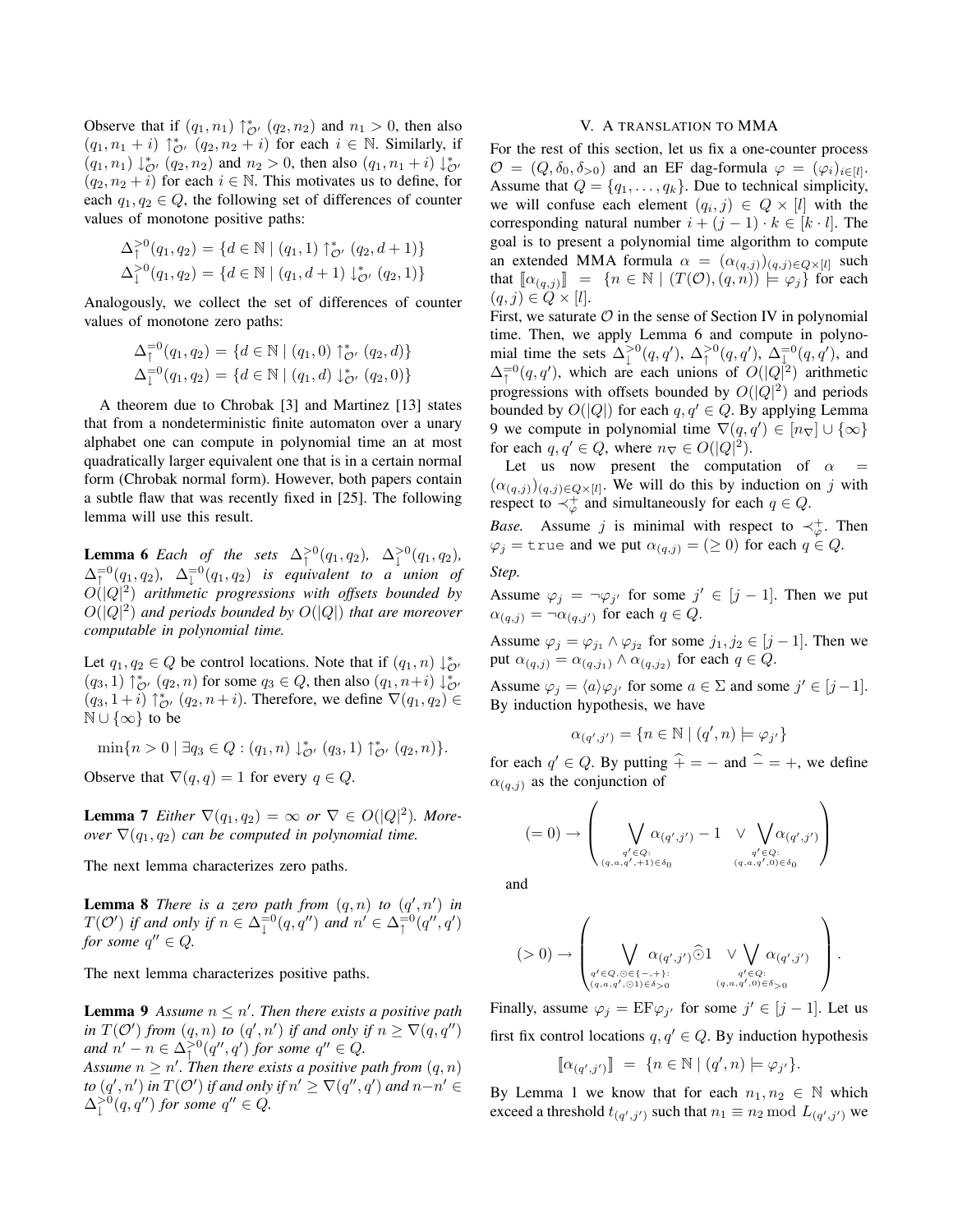have  $n_1 \in [\alpha_{(q',j')}]$  if and only if  $n_2 \in [\alpha_{(q',j')}]$ . Note that this implies that  $[\alpha_{(q',j')}]$  is infinite if and only if there exists some  $n \in [\![\alpha_{(q',j')}]\!]$  such that  $t_{(q',j')} < n \leq t_{(q',j')} + L_{(q',j')}$ .

Let us now fix an arithmetic progression  $a+b\mathbb{N}$  with  $b > 0$ that is a subset of some of the sets  $\Delta_{\downarrow}^{>0}(q,q'), \Delta_{\uparrow}^{>0}(q,q'),$  $\Delta_{\downarrow}^{=0}(q,q')$ , or  $\Delta_{\uparrow}^{=0}(q,q')$ . Moreover, let  $c \in \mathbb{Z}/b\mathbb{Z}$  be some residue class. We aim at defining an MMA formula  $\inf(q', j', c, b)$  that is valid if and only if there are infinitely many naturals that satisfy  $\alpha_{(q',j')}$  and that are congruent  $c$  modulo  $b$ . Now observe that the latter is the case exactly whenever there exists some  $n \in [\alpha_{(q',j')}]$  such that  $t_{(q',j')}$   $\langle n \leq t_{(q',j')} + L_{(q',j')}$  and moreover  $n \equiv c$ mod  $gcd(b, L_{(q',j')})$ . Let us define the auxiliary MMA formula

$$
\psi(q',j',c,b) \ = \ \alpha_{(q',j')} \wedge (\equiv c \mod \gcd(b,L_{(q',j')}))
$$

and finally  $\inf(q', j', c, b)$  as

$$
t_{(q',j')} < \max(\psi(q',j',b,c), t_{(q',j')} + L_{(q',j')}).
$$

Next, we aim at defining the set

$$
\{n\in\mathbb{N}\mid \exists n'\in\mathbb{N}:(q,n)\rightarrow_{\mathcal{O}}^*(q',n'),(q',n')\models\varphi_{j'}\}
$$

in terms of an extended MMA formula. For this, assume that there is a path  $\pi$  from  $(q, n)$  to  $(q', n')$  in  $T(\mathcal{O})$  such that  $(q', n') \models \varphi_{j'}$ , where  $n' \in \mathbb{N}$ . We distinguish three (not necessarily distinct) cases. Either (1)  $\pi$  is positive and  $n \leq n'$ , (2)  $\pi$  is positive and  $n \geq n'$ , or (3)  $\pi$  is zero. We will realize each of these cases by corresponding extended MMA dag-formulas  $\beta_1(q,q')$ ,  $\beta_2(q,q')$ , and  $\beta_3(q,q')$  respectively. Let us consider case (1), i.e.  $\pi$  is positive and  $n \leq n'$ . Then  $n \geq \nabla(q, q'')$  and  $n' - n \in \Delta_{\uparrow}^{>0}(q'', q')$  for some  $q'' \in Q$ by Lemma 9. Thus,  $(n' - n) \in a + b\mathbb{N}$  for some arithmetic progression  $a + b \mathbb{N} \subseteq \Delta_{\uparrow}^{>0}(q'', q')$ . Furthermore, let  $c \in$  $\mathbb{Z}/b\mathbb{Z}$  be the residue class of n' modulo b. So altogether, we will fix the witnesses  $q''$ ,  $a + bN$ , and c in the following.

Let us first assume that  $b > 0$ . We now distinguish the cases when there are either (i) infinitely or (ii) finitely many  $n'' \in \mathbb{N}$  such that  $n'' \equiv c \mod b$  and  $(q', n'') \models \varphi_{j'}$ .

Case (i) is expressed by the formula  $\gamma(q'', a, b, c)_{\infty}$  which is defined as

$$
\inf(q',j',c,b) \wedge \geq \nabla(q,q'') \wedge \equiv (c-a) \bmod b.
$$

Case (ii) can be realized by saying that the maximal such  $n''$ is reachable from *n* via the arithmetic progression  $a + bN$ . For this, let the formula  $\gamma(q'', a, b, c)_{< \infty}$  be defined as the conjunction of

$$
\neg\inf(q',j',c,b)\ \wedge\ \geq \nabla(q,q'')
$$

and

$$
\equiv (c-a) \mod b \land \leq \max(\alpha_{(q',j')}-a,t_{(q',j')}).
$$

The last conjunct guarantees that  $n + a \leq n''$ , which is necessary since we have to have that  $n'' \in n + a + b\mathbb{N}$ .

The case when  $b = 0$  can easily be realized by putting

$$
\gamma(q'',a) = \geq \nabla(q,q'') \ \wedge \ (\alpha_{(q',j')} - a).
$$

Altogether, we put

$$
\beta_1(q,q') = \bigvee_{q'' \in Q} \bigvee_{a+0 \mathbb{N} \subseteq \Delta_{\uparrow}^{>0}(q,q'')} \gamma(q'',a)
$$
\n
$$
\vee \bigvee_{\substack{a+b \mathbb{N} \subseteq \Delta_{\uparrow}^{>0}(q,q'')} \gamma(q'',a,b,c)_{\infty} \vee \gamma(q'',a,b,c)_{\leq \infty}} \gamma(q''',a,b,c)_{\leq \in \Delta_{\downarrow}^{>0}(q,q'')}
$$

Let us now consider case (2), i.e. when  $\pi$  is positive and  $n \geq n'$ . Then  $n' \geq \nabla(q'', q')$  and  $n - n' \in \Delta_{\downarrow}^{>0}(q, q'')$  for some  $q'' \in Q$  by Lemma 9. Hence,  $n - n' \in a + b\mathbb{N}$  for some  $a + b \mathbb{N} \subseteq \Delta^{\geq 0}_\downarrow(q, q'').$ 

Firstly, let us assume that  $b > 0$ . Recall that  $c \in \mathbb{Z}/b\mathbb{Z}$  is the residue class of  $n'$ . Now the simple observation is that the witness  $n'$  can be replaced by the minimal  $n'' \in \mathbb{N}$  such that  $n'' \equiv n' \equiv c \mod b, n'' \geq \nabla(q'', q'), \text{ and } (q', n'') \models \varphi_{j'}.$ We realize this by the formula  $\theta(q'', a, b, c)$  defined as the conjunction of  $\equiv c + a \mod b$  and

$$
\geq \min\left( (\geq \nabla(q'',q') \ \wedge \ \alpha_{(q',j')} \ \wedge \ \equiv c \bmod b) + a \right).
$$

Secondly, let us assume that  $b = 0$ . This case is realized by the formula

$$
\theta(q'',a) \ = \geq (\nabla(q'',q')+a) \ \wedge \ (\alpha_{(q',j')}+a).
$$

Altogether, we define  $\beta_2(q,q')$  to be

$$
\bigvee_{q''\in Q}\bigvee_{\substack{a+b\mathbb{N}\subseteq \Delta^{\geq 0}_{\xi}(q,q'')\\b>0,c\in \mathbb{Z}/b\mathbb{Z}}} \theta(q'',a,b,c)\quad \vee \hspace{0.5cm} \bigvee_{a+\mathbf{0}\mathbb{N}\subseteq \Delta^{\geq 0}_{\xi}(q,q'')} \theta(q'',a).
$$

Finally, let us consider case (3), i.e. when  $\pi$  is zero. For each  $q'' \in Q$ , define the predicate

$$
\exists m \in \mathbb{N} : m \in \Delta_{\uparrow}^{=0}(q'', q') \wedge (q', m) \models \varphi_{j'}.
$$

In other words, case (3) can be rephrased as  $n \in \Delta_{\downarrow}^{=0}(q, q'')$ and  $\pi(q'')$  for some  $q'' \in Q$  by Lemma 8. Now check that the predicate  $\pi(q'')$  can be expressed as

$$
\bigvee_{a+b\mathbb{N}\subseteq \Delta_{\mathbb{T}}^{-0}(q'',q')} 0 \leq \max(\equiv a \mod b \wedge \alpha_{(q',j')}, t_{(q',j')} + L_{(q',j')})
$$
  

$$
\vee \bigvee_{a+b\mathbb{N}\subseteq \Delta_{\mathbb{T}}^{-0}(q'',q')} a = \min((\alpha_{(q',j')}-a)+a).
$$

Define  $\beta_3(q,q') = \bigvee_{q'' \in Q} \pi(q'') \wedge \rho(q'')$ , where  $\rho(q'')$  is

$$
\bigvee_{a+b\mathbb{N}\subseteq \Delta_{\mathbb{I}}^{-0}(q,q'')} (\equiv a \mod b) \quad \vee \bigvee_{a+\mathbb{O}\mathbb{N}\subseteq \Delta_{\mathbb{I}}^{-0}(q,q'')} (=a).
$$

We finally put  $\alpha_{(q,j)} = \bigvee_{q' \in Q} \beta_1(q,q') \vee \beta_2(q,q') \vee \beta_3(q,q').$ This concludes the definition of  $\alpha$ . It is straightforward to see that  $\alpha$  can be computed in time polynomially in  $|\mathcal{O}| + |\varphi|$ .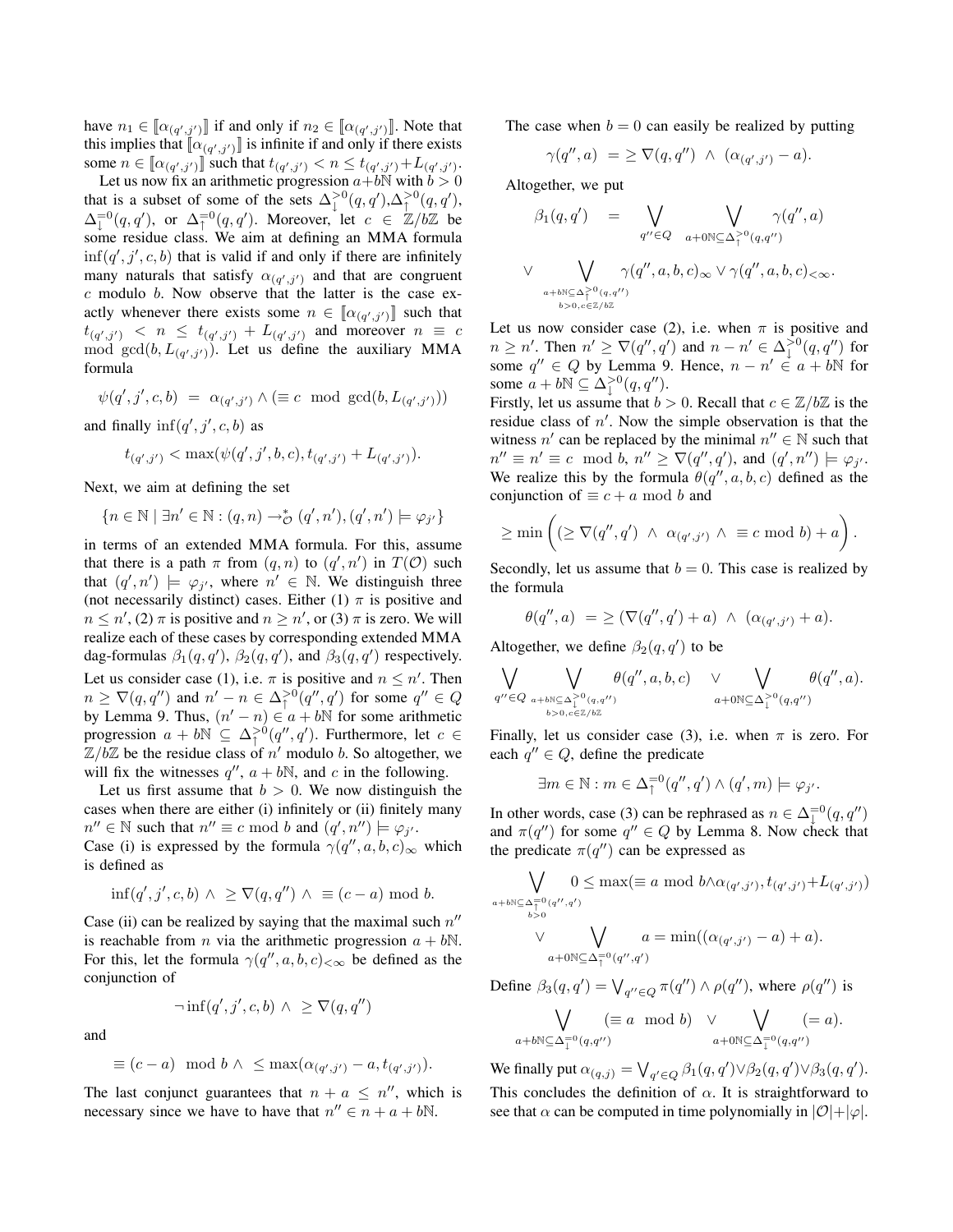By additionally applying Lemma 2, we obtain the following theorem.

Theorem 10 *From a given one-counter process* O *and a given EF dag-formula* ϕ*, we can compute in polynomial time for each control location* q *of* O *an* MMA *dag-formula*  $\alpha(q)$  *such that*  $[\![\alpha(q)]\!] = \{n \in \mathbb{N} \mid (T(\mathcal{O}), (q, n)) \models \varphi\}.$ 

By combining Theorem 10 with Proposition 3 we obtain the following corollary.

# Corollary 11 *The following problem is in* P NP*:*

*INPUT:* A one-counter process  $\mathcal{O} = (Q, \delta_0, \delta_{>0})$ , a state  $(q, n) \in Q \times \mathbb{N}$  with *n* given in binary, and an EF dag*formula*  $φ$ *.* 

*QUESTION:*  $(T(\mathcal{O}), (q, n)) \models \varphi$ ?

A more precise analysis our translation allows us to derive the following polynomial time upper bound, when the onecounter process is fixed.

**Theorem 12** *For every fixed one-counter process*  $\mathcal{O}$  =  $(Q, \delta_0, \delta_{>0})$  *the following problem is in* P:

*INPUT:* A state  $(q, n) \in Q \times \mathbb{N}$ , where *n* is given in binary *and an EF dag-formula*  $\varphi$ *.* 

*QUESTION:*  $(T(\mathcal{O}), (q, n)) \models \varphi$ ?

## VI. LOWER BOUNDS ON MODEL CHECKING

In this section we give two results concerning lower bounds for EF model checking. We first prove a matching P<sup>NP</sup> lower bound for model checking EF logic dag-formulas. Then we prove a P<sup>NP[log]</sup> lower bound for model checking with a *fixed* EF formula (in this case, tree or dag representations make no difference). Both results hold even over one-counter nets. First, we prove a P<sup>NP</sup> lower bound for the problem of model checking EF logic dag-formulas. The problem we will reduce from is the well-known P<sup>NP</sup>-complete problem DSAT [17], which takes the following input: a sequence of boolean formulas  $F_1, \ldots, F_n$  with variables  $x_1, \ldots, x_n$ and sets of variables  $Z_1, \ldots, Z_n$  such that the formula  $F_i$  can take only variables from  $\{x_1, \ldots, x_{i-1}\}$  and  $Z_i$ . The goal is to decide whether there exists an assignment  $\sigma : \{x_1, \ldots, x_n\} \to \{0, 1\}$  that sets  $x_n$  to 1 such that the following are satisfied for all  $i \in [n]$ :

$$
\sigma(x_i) = 1 \quad \Leftrightarrow \quad \exists Z_i F_i(x_1, \dots, x_{i-1}, Z_i). \tag{1}
$$

Notice that imposing the constraint in (1) ensures that there exists a *unique* assignment  $\sigma$ . The only question is whether this assignment satisfies  $\sigma(x_n) = 1$ .

Theorem 13 *The problem of model checking EF logic dagformulas over one-counter nets is* P NP*-hard.*

*Proof Sketch.:* The reduction is from DSAT. Given a sequence of boolean formulas  $F_1, \ldots, F_n$  with variables  $x_1, \ldots, x_n$  and sets  $Z_1, \ldots, Z_n$  of variables, we construct a one-counter net  $\mathcal O$  and an EF dag-formula  $\varphi$  that mimic the structure of the given sequence of formulas. By using a well-known *Gödel encoding technique* that was also used in [9, 11], we can view each natural  $m \in \mathbb{N}$  as the truth assigment  $\alpha_m : \{x_1, \ldots, x_n\} \to \{0, 1\}$ , where  $\alpha_m(x_i)$  is assigned to 1 if the *i*-th prime number  $p_i$  divides m and 0 otherwise. Checking divisibility by  $p_i$  can be easily done by looping through a cycle of length  $p_i$ . Now, both  $\mathcal O$  and  $\varphi$  consist of *n* "levels", where each level can refer only to lower levels. Testing satisfiability of  $F_i$  is replaced by divisibility tests and satisfiability of appropriate  $F_j$ s, where  $j < i$ . Since a variable  $x_i$  might be referred to several times in the sequence  $F_1, \ldots, F_n$ , we need to use EF dag-formulas to avoid an exponential blowup.

We proceed to the model checking problem with the formula fixed. First, define the problem INDEX-ODD from which our reduction is performed: given a list  $F_1, \ldots, F_n$  of boolean formulas in 3-CNF, does there exist an odd index  $i \in [n]$  s.t.  $F_1, \ldots, F_i$  are all satisfiable and  $F_{i+1}, \ldots, F_n$ are all unsatisfiable? This problem is  $P^{NP[log]}$ -complete. A P<sup>NP[log]</sup> upper bound is immediate by a simple binary search in the list  $F_1, \ldots, F_n$  by invoking an NP oracle at each step to determine the rightmost satisfiable formula  $F_i$ . The lower bound is also immediate from Wagner's sufficient conditions for  $P^{NP[log]}$ -hardness [27, Theorem 5.2] (see also [21, Lemma 7]). The reduction for the following theorem can be achieved via Gödel encoding as in the proof of Theorem 13.

**Theorem 14** *There exists a fixed EF formula*  $\varphi$  *such that model checking* ϕ *over one-counter nets is* P NP[log]*-hard.*

It is worth observing that the above lower bounds imply that the membership problem of MMA dag-formulas of *fixed* nesting depth of both min and max operators is hard for P<sup>NP[log]</sup>. The reason for this is that the min and max nesting depth of the resulting MMA formula in the translation of the previous section depends only on the size of the given EF formula not on the size of the one-counter process.

On the other hand, our best upper bound of determining only the parity of the minimal (resp. maximal up to some given threshold) natural number satisfying a given MMA formula that is both min-free and max-free is  $P^{NP}$ . This is basically the reason why we cannot improve the upper bound of EF over OCP when the formula is *fixed*.

#### VII. EQUIVALENCE CHECKING

In this section, we study the complexity of the w-bisimilarity checking problem. We show that the general problem is  $P^{NP}$ complete. We then proceed by showing that the problem is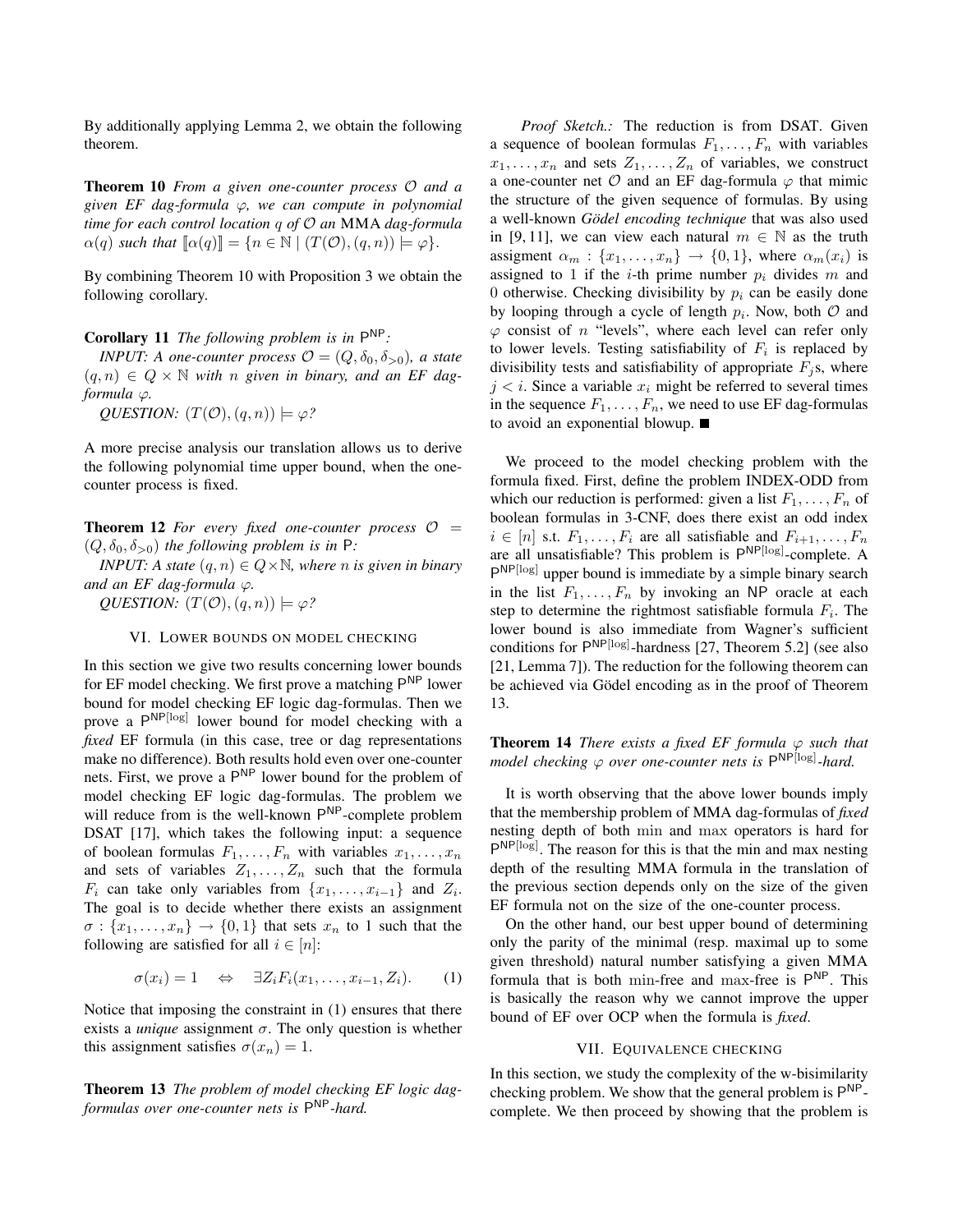solvable in P for each fixed one-counter process. Finally, we show that that there exists a fixed finite system for which the w-bisimilarity checking problem is already  $P^{NP[log]}$ -hard.

We extend our EF logic with the following operator  $EF\langle \tau^* \rangle$ , which we will also abbreviate as  $EF'$ . The meaning is that for a transition system  $T = (S, \{\rightarrow_a | a \in \Sigma\})$  and a state  $s \in S$  we have  $T, s \models \text{EF}'\varphi$  if and only if there exists  $s' \in S$  such that  $s \Rightarrow_{\tau} s'$  and  $T, s' \models \varphi$ . Note that our P<sup>NP</sup> upper bound easily carries over to this extended EF logic by simply restricting ourselves to  $\tau$ -transitions when we have  $EF'$  operators. The following is a well-known result from [8] (and a more recent presentation can be found in [7]).

**Lemma 15** ([8]) *Let*  $T_1 = (S_1, \{ \frac{1}{a} \} a \in \Sigma \})$  *be a transition system and*  $T_2 = (S_2, \{ \stackrel{2}{\rightarrow} _a \mid a \in \Sigma \})$  *be a finite transition system with* k *states. Then, given any state*  $s_2 \in S_2$ , we can construct a dag-formula  $\varphi_{s_2,T_2}$  in the *extended EF logic in polynomial time (in* k*) such that, for every state*  $s_1 \in S_1$ *, it is the case that*  $s_1 \approx s_2$  *if and only*  $if (T_1, s_1) \models \varphi_{s_2, T_2}.$ 

In other words, Lemma 15 implies that the w-bisimulation checking problem is polynomial-time reducible to the problem of model checking extended EF dag-formulas. Combining this lemma with our results in the previous sections, the following theorem can easily be derived.

Theorem 16 *The w-bisimilarity checking problem is solvable in* P NP*. The problem becomes solvable in* P *when the one-counter process is fixed.*

We now consider the problem of computing a *symbolic representation of the w-bisimulation relation* for the wbisimilarity checking problem, i.e., a function mapping each state  $t$  in the given finite system and each control location q of the one-counter process to a representation of all  $n \in \mathbb{N}$  such that  $(q, n) \approx t$ . If we are allowed to represent subsets of  $N$  as MMA formulas, it also follows that such representations can be computed in polynomial time.

We now proceed to lower bounds. We can show that w-bisimilarity checking is P<sup>NP</sup>-hard, even for one-counter nets. Our result can be seen as a substantial improvement of Kučera's DP lower bound proof [11] for the w-bisimilarity checking problem. (The complexity class DP is located in the second level of the boolean hierarchy, which in turn is subsumed in  $P^{NP[log]}$ ; see [17].) In the following, we use a standard way of describing w-bisimulations using simple pebble games between Attacker and Defender (e.g. see [7, 15]). Such games are nothing but Ehrenfeucht-Fraïssé games for the extended EF logic in which Defender attempts to show that two transition systems are w-bisimilar, while Attacker tries to show otherwise.

Theorem 17 *The problem of checking weak-bisimulation*

*between a given one-counter net and a given finite system is hard for*  $P^{NP}$ *.* 

*Proof Sketch.:* The proof of Theorem 17 uses similar techniques as the proof of Theorem 13, but is substantially more involved. We reduce DSAT to the w-bisimulation checking problem by constructing a suitable one-counter net and a finite system. The finite system contains (among many others) states  $P_1$  and  $P_2$ , and the one-counter net contains control locations  $q_i$  for  $i \in [n]$  such that the following statements are equivalent:

- $\langle F_1, \ldots, F_i \rangle \in \text{DSAT}.$
- $P_1 \approx (q_i, l)$  for all  $l \in \mathbb{N}$ .
- $P_2$  is not w-bisimilar to  $(q_i, l)$  for some l in N.

In the particular case of  $i = n$ , this is the reduction we are looking for. The idea is that checking the truth of every subformula  $\exists Z_i F_i(x_1, \ldots, x_{i-1}, Z_i)$  of the DSAT problem is encoded into a complex w-bisimulation game for  $P_1 \approx$  $(q_i, l)$ . In this game, the defender player gets to choose (by a long  $\stackrel{\tau}{\Rightarrow}$  move) a natural number l' which is stored in the one-counter net. This number encodes (by Gödel encoding) the assignment of values to the boolean variables in the block  $Z_i$ . Later in the game, these values can be tested by special counter-decreasing loops, which implement divisibility tests on  $l'$ . The variables  $x_k$  are treated differently, because they depend on other subformulae  $F_k$  with smaller index numbers  $k < i$ . If the value of some  $x_k$  (for  $k < i$ ) needs to be tested, then the w-bisimulation game jumps to some subgame which tests either  $P_1 \approx (q_k, l')$  or  $P_2 \approx (q_k, l')$ , depending on whether the value of  $x_k$  is claimed as true or false. This efficient way of re-using subgames for smaller indices  $k < i$ as building blocks corresponds to an efficient way of reusing sub-formulae in the dag-representation of EF-formulae in the proof of Theorem 13.

The main technical difficulty of the proof is to restrict the freedom of the players in the w-bisimulation game, so that they exactly make the choices needed in the verification game for the formula  $\exists Z_i F_i(x_1, \ldots, x_{i-1}, Z_i)$  in the right step, and do not make a move that is reserved for the other player. This is tricky, because of the asymmetry of the two compared systems, one infinite-state one-counter process and a finite system. In particular, isomorphic copies of the finite system are replicated in the control locations of the one-counter net.

In contrast to Kučera's DP lower bound [11] which holds for a fixed one-counter net, our proof of Theorem 17 requires that the finite system is not fixed. Nevertheless, we can show that the w-bisimilarity checking problem for fixed finite systems is harder than DP.

Theorem 18 *There exists a fixed finite system for which the w-bisimilarity checking problem is hard for* P NP[log] *even for one-counter nets.*